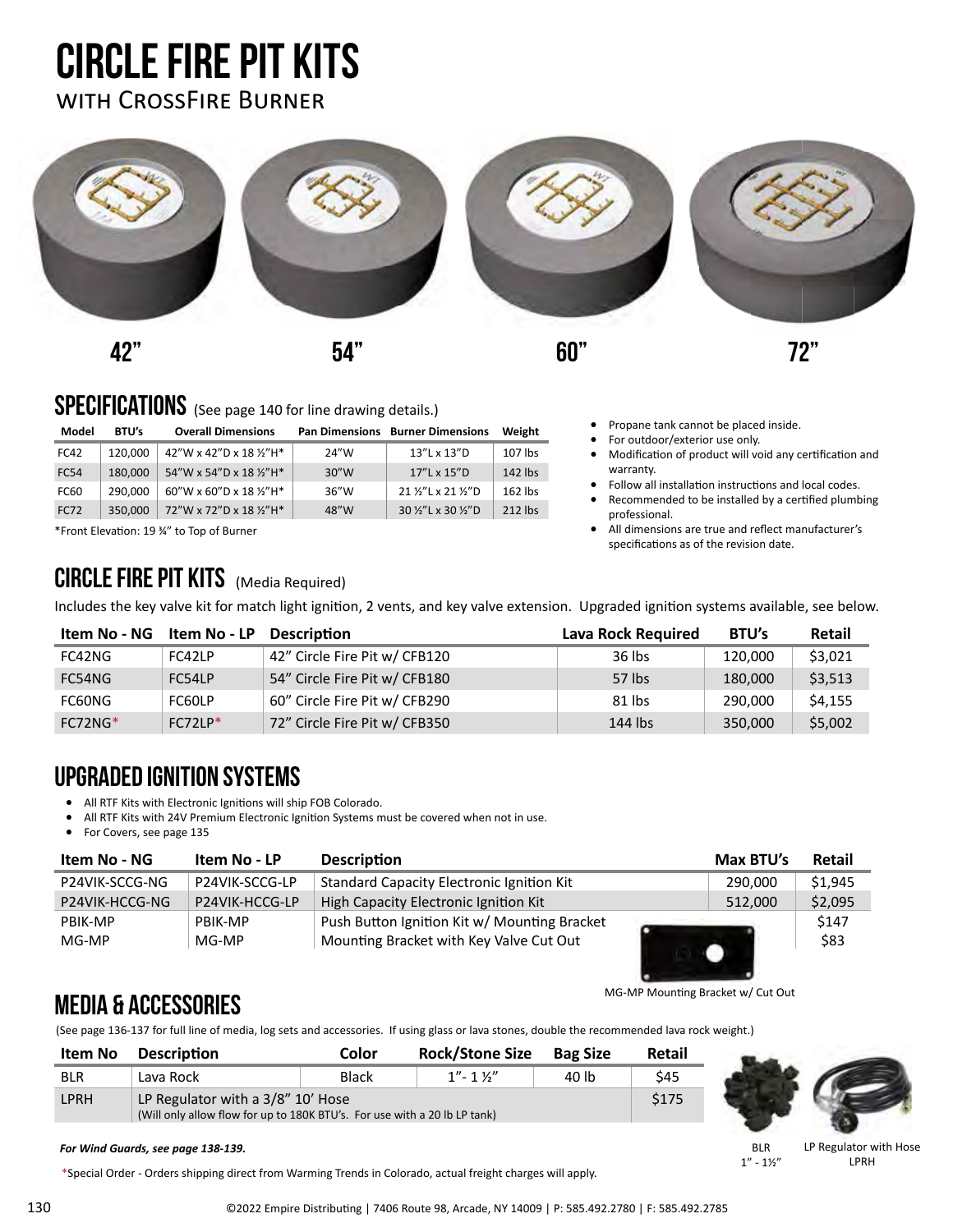

#### SPECIFICATIONS (See page 140 for line drawing details.)

| Model              | <b>BTU's</b> | <b>Overall Dimensions</b>                   |      | <b>Pan Dimensions Burner Dimensions</b> | Weight    |
|--------------------|--------------|---------------------------------------------|------|-----------------------------------------|-----------|
| FO42               | 120.000      | $142''$ W x 42"D x 18 ½"H*                  | 24"W | 13"L x 13"D                             | 119 lbs   |
| $E$ $\cap$ $E$ $A$ | 100000       | $L_A''(M)$ $L_A''(N)$ $L_A''(N)$ $L_A''(N)$ | 20'' | $17''$ $\sqrt{15''}$ $\sqrt{25}$        | $111$ lbc |

| FO54 | 180,000   54"W x 54"D x 18 $\frac{1}{2}$ "H* | 30''W | 17"L x 15"D                   | 144 lbs |
|------|----------------------------------------------|-------|-------------------------------|---------|
| FO60 | 290,000   60"W x 60"D x 18 ½"H*              | 36″W  | 21 1/2"L x 21 1/2"D   166 lbs |         |
|      |                                              |       |                               |         |

\*Front Elevation: 19 ¾" to Top of Burner

### OCTAGON FIRE PIT KITS (Media Required)

- Propane tank cannot be placed inside.
- For outdoor/exterior use only.
- Modification of product will void any certification and warranty.
- Follow all installation instructions and local codes.
- Recommended to be installed by a certified plumbing professional.
- All dimensions are true and reflect manufacturer's specifications as of the revision date.
- **Item No NG Item No LP Description Lava Rock Required BTU's Retail** Includes the key valve kit for match light ignition, 2 vents, and key valve extension. Upgraded ignition systems available, see below.

|        |        | . ועווענושעו                   | Lava Rock Regalica | ---     | .       |
|--------|--------|--------------------------------|--------------------|---------|---------|
| FO42NG | FO42LP | 42" Octagon Fire Pit w/ CFB120 | 36 lbs             | 120,000 | \$2,508 |
| FO54NG | FO54LP | 54" Octagon Fire Pit w/ CFB180 | 57 lbs             | 180,000 | \$2,991 |
| FO60NG | FO60LP | 60" Octagon Fire Pit w/ CFB290 | 81 lbs             | 290.000 | \$3,723 |

#### UpgraDed ignition systems

- All RTF Kits with Electronic Ignitions will ship FOB Colorado.
- All RTF Kits with 24V Premium Electronic Ignition Systems must be covered when not in use.<br>• For Covers, see page 135

• For Covers, see page 135

| Item No - NG   | Item No - LP   | <b>Description</b>                           | Max BTU's | Retail  |
|----------------|----------------|----------------------------------------------|-----------|---------|
| P24VIK-SCCG-NG | P24VIK-SCCG-LP | Standard Capacity Electronic Ignition Kit    | 290.000   | \$1,945 |
| P24VIK-HCCG-NG | P24VIK-HCCG-LP | High Capacity Electronic Ignition Kit        | 512.000   | \$2,095 |
| PBIK-MP        | PBIK-MP        | Push Button Ignition Kit w/ Mounting Bracket |           | \$147   |
| MG-MP          | MG-MP          | Mounting Bracket with Key Valve Cut Out      |           | \$83    |
|                |                |                                              |           |         |

MG-MP Mounting Bracket w/ Cut Out

#### Media & Accessories

(See page 136-137 for full line of media, log sets and accessories. If using glass or lava stones, double the recommended lava rock weight.)

| <b>Item No</b> | <b>Description</b>                                                                                             | Color | <b>Rock/Stone Size</b> | <b>Bag Size</b> | Retail |  |
|----------------|----------------------------------------------------------------------------------------------------------------|-------|------------------------|-----------------|--------|--|
| <b>BLR</b>     | Lava Rock                                                                                                      | Black | $1" - 1$ %"            | 40 lb           | \$45   |  |
| LPRH           | LP Regulator with a 3/8" 10' Hose<br>(Will only allow flow for up to 180K BTU's. For use with a 20 lb LP tank) |       |                        |                 | \$175  |  |

*For Wind Guards, see page 138-139.*

BLR  $1'' - 1\frac{1}{2}''$ LP Regulator with Hose LPRH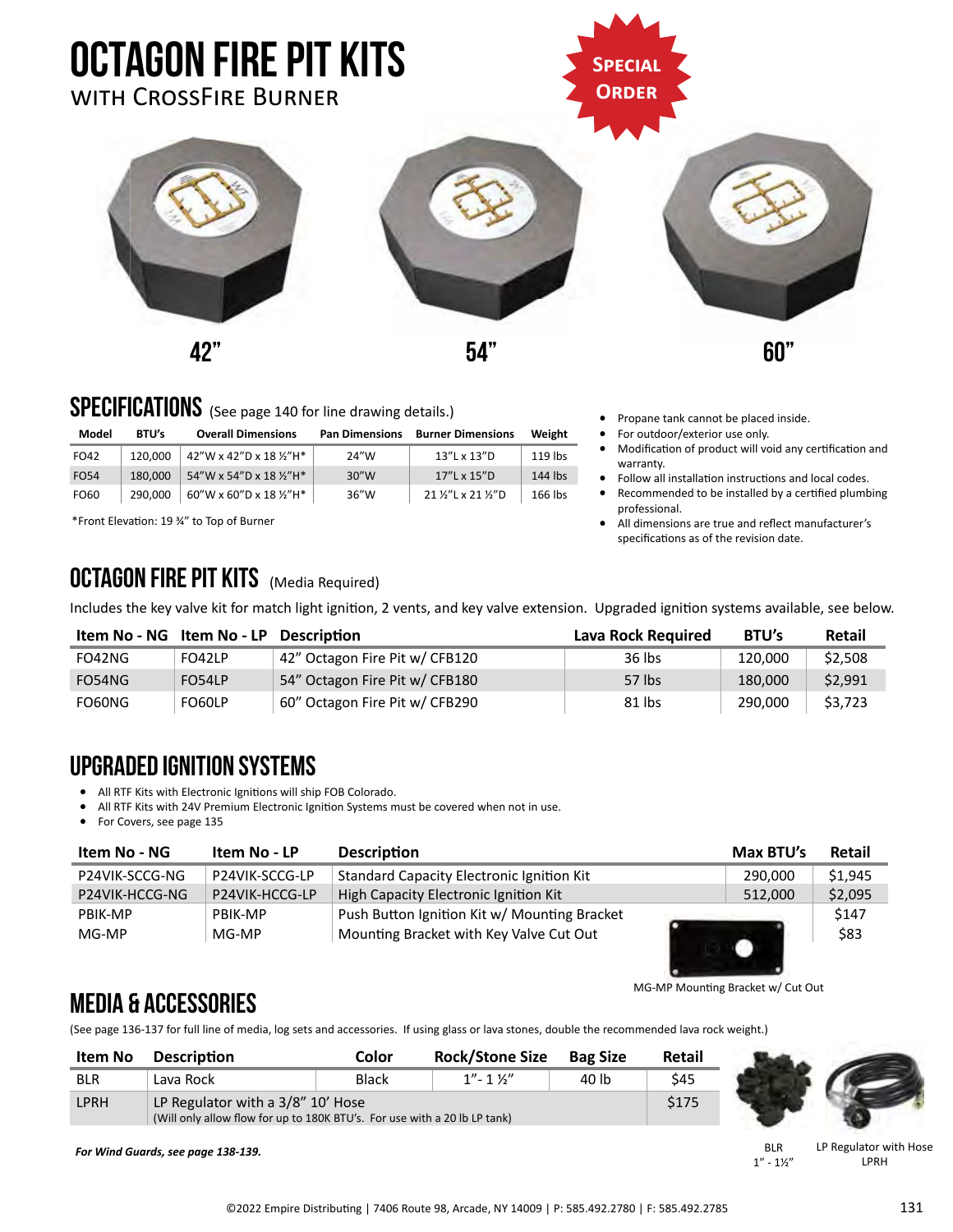

- Follow all installation instructions and local codes. • Recommended to be installed by a certified plumbing
- professional. • All dimensions are true and reflect manufacturer's specifications as of the revision date.

\*Front Elevation: 19 ¾" to Top of Burner

#### RECTANGLE FIRE PIT KITS (Media Required)

Includes the key valve kit for match light ignition, 2 vents, and key valve extension. Upgraded ignition systems available, see below.

| Item No - NG    | Item No - LP    | <b>Description</b>                    | Lava Rock Required | <b>BTU's</b> | Retail  |
|-----------------|-----------------|---------------------------------------|--------------------|--------------|---------|
| <b>FR4830NG</b> | <b>FR4830LP</b> | 48" x 30" Linear Rectangle w/ CFBL110 | 29 lbs             | 110,000      | \$2,572 |
| <b>FR6036NG</b> | <b>FR6036LP</b> | 60" x 36" Linear Rectangle w/ CFBL150 | 50 lbs             | 150,000      | \$3,302 |
| <b>FR7242NG</b> | <b>FR7242LP</b> | 72" x 42" Linear Rectangle w/ CFBL210 | 68 lbs             | 210,000      | \$3,536 |

#### Upgraded ignition systems

• All RTF Kits with Electronic Ignitions will ship FOB Colorado.

All RTF Kits with 24V Premium Electronic Ignition Systems must be covered when not in use.

FR6036 150,000 60"W x 36"D x 18 ½"H\* 38"W x 14"D 30"L 144 lbs FR7242 210,000 72"W x 42"D x 18 ½"H\* 48"W x 18"D 42"L 181 lbs

• For Covers, see page 135

| Item No - NG   | Item No - LP   | <b>Description</b>                               | Max BTU's | Retail  |
|----------------|----------------|--------------------------------------------------|-----------|---------|
| P24VIK-SCCG-NG | P24VIK-SCCG-LP | <b>Standard Capacity Electronic Ignition Kit</b> | 290.000   | \$1,945 |
| P24VIK-HCCG-NG | P24VIK-HCCG-LP | High Capacity Electronic Ignition Kit            | 512.000   | \$2,095 |
| PBIK-MP        | PBIK-MP        | Push Button Ignition Kit w/ Mounting Bracket     |           | \$147   |
| MG-MP          | MG-MP          | Mounting Bracket with Key Valve Cut Out          |           | \$83    |

#### Media & Accessories

(See page 136-137 for full line of media, log sets and accessories. If using glass or lava stones, double the recommended lava rock weight.)

| Item No    | <b>Description</b>                                                                                             | Color | <b>Rock/Stone Size</b>  | <b>Bag Size</b> | Retail |  |
|------------|----------------------------------------------------------------------------------------------------------------|-------|-------------------------|-----------------|--------|--|
| <b>BLR</b> | Lava Rock                                                                                                      | Black | $1'' - 1$ $\frac{1}{2}$ | 40 lb           | \$45   |  |
| LPRH       | LP Regulator with a 3/8" 10' Hose<br>(Will only allow flow for up to 180K BTU's. For use with a 20 lb LP tank) |       |                         |                 | \$175  |  |

*For Wind Guards, see page 138-139.*

BLR  $1'' - 1\frac{1}{2}$ 

MG-MP Mounting Bracket w/ Cut Out

LP Regulator with Hose LPRH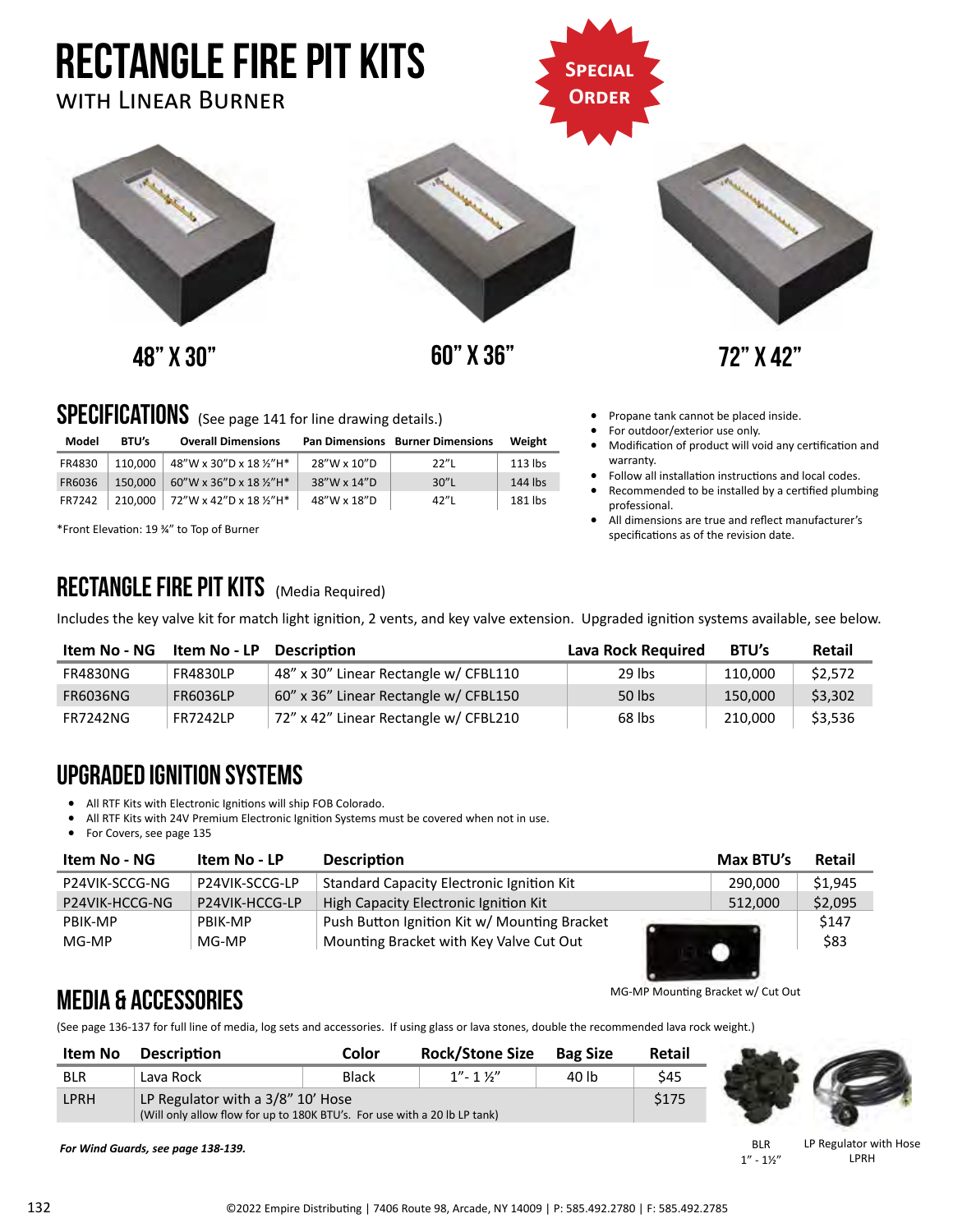# rectangle fire pit kits

#### with Tree-Style Burner



48" x 30" 60" x 36" 72" x 42"



- Propane tank cannot be placed inside.
- For outdoor/exterior use only.
- Modification of product will void any certification and warranty.
- Follow all installation instructions and local codes.
- Recommended to be installed by a certified plumbing professional.
- All dimensions are true and reflect manufacturer's specifications as of the revision date.

### SPECIFICATIONS (See page 141 for line drawing details.)

| Model   | <b>BTU's</b> | <b>Overall Dimensions</b>       |             | <b>Pan Dimensions Burner Dimensions</b> | Weight  |
|---------|--------------|---------------------------------|-------------|-----------------------------------------|---------|
| FRT4830 | 170.000      | 48"W x 30"D x 18 1/2"H*         | 28"W x 10"D | 22"L x 5 %"W                            | 116 lbs |
| FRT6036 | 230.000      | 60"W x 36"D x 18 1/2"H*         | 38"W x 14"D | $30''$ L x 7 $\frac{1}{4}$ W            | 148 lbs |
| FRT7242 |              | 290,000 72"W x 42"D x 18 1/2"H* | 48"W x 18"D | 38"L x 7 1/4"W                          | 187 lbs |

\*Front Elevation: 19 ¾" to Top of Burner

#### RECTANGLE FIRE PIT KITS (Media Required)

Includes the key valve kit for match light ignition, 2 vents, and key valve extension. Upgraded ignition systems available, see below.

| Item No - NG     | <b>Item No - LP</b> Description |                                           | Lava Rock Required | BTU's   | <b>Retail</b> |
|------------------|---------------------------------|-------------------------------------------|--------------------|---------|---------------|
| FRT4830NG        | <b>FRT4830LP</b>                | 48" x 30" Tree Style Rectangle w/ CFBT170 | 29 lbs             | 170.000 | \$3.054       |
| <b>FRT6036NG</b> | FRT6036LP                       | 60" x 36" Tree Style Rectangle w/ CFBT230 | 50 lbs             | 230,000 | \$3.773       |
| <b>FRT7242NG</b> | FRT7242LP                       | 72" x 42" Tree Style Rectangle w/ CFBT290 | 68 lbs             | 290,000 | \$4.243       |

#### Upgraded ignition systems

- All RTF Kits with Electronic Ignitions will ship FOB Colorado.
- All RTF Kits with 24V Premium Electronic Ignition Systems must be covered when not in use.
- For Covers, see page 135

| Item No - NG   | Item No - LP   | <b>Description</b>                               | Max BTU's | Retail  |
|----------------|----------------|--------------------------------------------------|-----------|---------|
| P24VIK-SCCG-NG | P24VIK-SCCG-LP | <b>Standard Capacity Electronic Ignition Kit</b> | 290.000   | \$1.945 |
| P24VIK-HCCG-NG | P24VIK-HCCG-LP | High Capacity Electronic Ignition Kit            | 512.000   | \$2,095 |
| PBIK-MP        | PBIK-MP        | Push Button Ignition Kit w/ Mounting Bracket     |           | \$147   |
| MG-MP          | MG-MP          | Mounting Bracket with Key Valve Cut Out          |           | \$83    |

#### Media & Accessories

(See page 136-137 for full line of media, log sets and accessories. If using glass or lava stones, double the recommended lava rock weight.)

| <b>Item No</b> | <b>Description</b>                                                                                             | Color        | <b>Rock/Stone Size</b> | <b>Bag Size</b> | Retail |  |
|----------------|----------------------------------------------------------------------------------------------------------------|--------------|------------------------|-----------------|--------|--|
| <b>BLR</b>     | Lava Rock                                                                                                      | <b>Black</b> | $1'' - 1$ $1''$        | 40 lb           | \$45   |  |
| <b>LPRH</b>    | LP Regulator with a 3/8" 10' Hose<br>(Will only allow flow for up to 180K BTU's. For use with a 20 lb LP tank) |              |                        |                 |        |  |



\*Special Order - Orders shipping direct from Warming Trends in Colorado, actual freight charges will apply.

LP Regulator with Hose LPRH

BLR  $1'' - 1\frac{1}{2}''$ 

MG-MP Mounting Bracket w/ Cut Out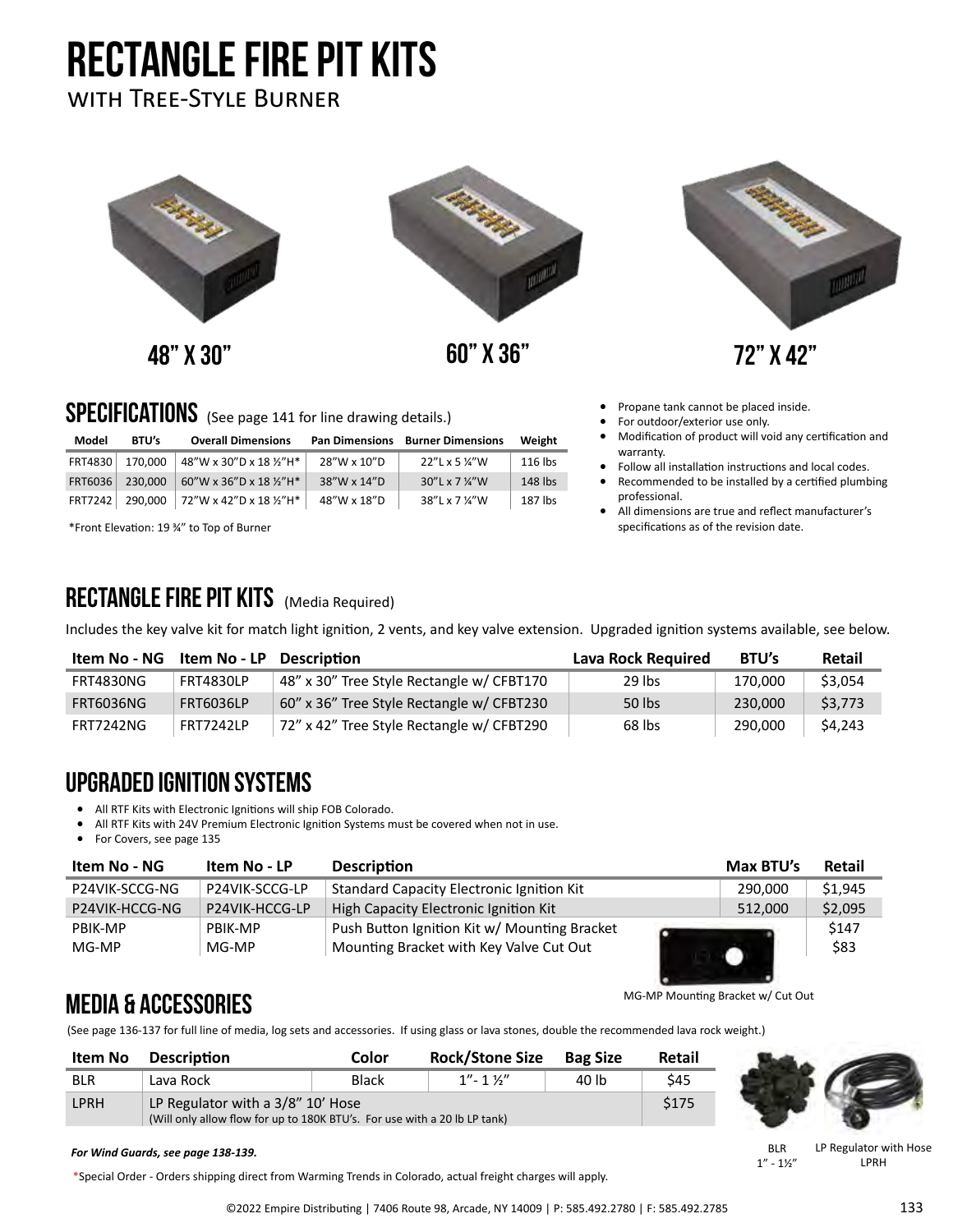# Square fire pit kits



#### SPECIFICATIONS (See page 141 for line drawing details.)

| Model  | <b>BTU's</b> | <b>Overall Dimensions</b> |             | <b>Pan Dimensions Burner Dimensions</b> | Weight  |
|--------|--------------|---------------------------|-------------|-----------------------------------------|---------|
| FS3636 | 120.000      | 36"W x 36"D x 18 1/2"H*   | 24"W x 24"D | 13"L x 13"D                             | 108 lbs |
| FS4848 | 180.000      | 48"W x 48"D x 18 1/2"H*   | 30"W x 30"D | $17''$ L x $15''$ D                     | 150 lbs |
| FS5454 | 290.000      | 54"W x 54"D x 18 1/2"H*   | 36"W x 36"D | 21 1/2"L x 21 1/2"D                     | 174 lbs |
| FS6060 | 300.000      | 60"W x 60"D x 18 1/2"H*   | 42"W x 42"D | 30 1/2"L x 30 1/2"D                     | 208 lbs |

\*Front Elevation: 19 ¾" to Top of Burner

#### SQUARE FIRE PIT KITS (Media Required)

Includes the key valve kit for match light ignition, 2 vents, and key valve extension. Upgraded ignition systems available, see below.

| Item No - NG     | Item No - LP     | <b>Description</b>            | Lava Rock Required | BTU's   | Retail  |
|------------------|------------------|-------------------------------|--------------------|---------|---------|
| FS3636NG         | <b>FS3636LP</b>  | 36" Square Fire Pit w/ CFB120 | 45 lbs             | 120,000 | \$2,309 |
| <b>FS4848NG</b>  | <b>FS4848LP</b>  | 48" Square Fire Pit w/ CFB180 | $71$ lbs           | 180,000 | \$2,891 |
| FS5454NG         | <b>FS5454LP</b>  | 54" Square Fire Pit w/ CFB290 | $101$ lbs          | 290,000 | \$3,415 |
| <b>FS6060NG*</b> | <b>FS6060LP*</b> | 60" Square Fire Pit w/ CFB300 | $138$ lbs          | 300,000 | \$4,261 |

#### Upgraded ignition systems

- All RTF Kits with Electronic Ignitions will ship FOB Colorado.
- All RTF Kits with 24V Premium Electronic Ignition Systems must be covered when not in use.<br>• For Covers, see page 135
- For Covers, see page 135

| Item No - NG   | Item No - LP   | <b>Description</b>                               | Max BTU's | Retail  |
|----------------|----------------|--------------------------------------------------|-----------|---------|
| P24VIK-SCCG-NG | P24VIK-SCCG-LP | <b>Standard Capacity Electronic Ignition Kit</b> | 290.000   | \$1,945 |
| P24VIK-HCCG-NG | P24VIK-HCCG-LP | High Capacity Electronic Ignition Kit            | 512.000   | \$2,095 |
| PBIK-MP        | PRIK-MP        | Push Button Ignition Kit w/ Mounting Bracket     |           | \$147   |
| MG-MP          | MG-MP          | Mounting Bracket with Key Valve Cut Out          |           | \$83    |

MG-MP Mounting Bracket w/ Cut Out

 $\sim$ 

• Propane tank cannot be placed inside. For outdoor/exterior use only.

specifications as of the revision date.

warranty.

professional.

• Modification of product will void any certification and

• Follow all installation instructions and local codes. • Recommended to be installed by a certified plumbing

• All dimensions are true and reflect manufacturer's

#### Media & Accessories

(See page 136-137 for full line of media, log sets and accessories. If using glass or lava stones, double the recommended lava rock weight.)

| Item No    | <b>Description</b>                                                                                             | Color | <b>Rock/Stone Size</b> | <b>Bag Size</b> | <b>Retail</b> |  |
|------------|----------------------------------------------------------------------------------------------------------------|-------|------------------------|-----------------|---------------|--|
| <b>BLR</b> | Lava Rock                                                                                                      | Black | $1'' - 1$ $1''$        | 40 lb           | \$45          |  |
| LPRH       | LP Regulator with a 3/8" 10' Hose<br>(Will only allow flow for up to 180K BTU's. For use with a 20 lb LP tank) |       |                        |                 |               |  |

*For Wind Guards, see page 138-139.*

\*Special Order - Orders shipping direct from Warming Trends in Colorado, actual freight charges will apply.

BLR  $1'' - 1\frac{1}{2}''$ LP Regulator with Hose LPRH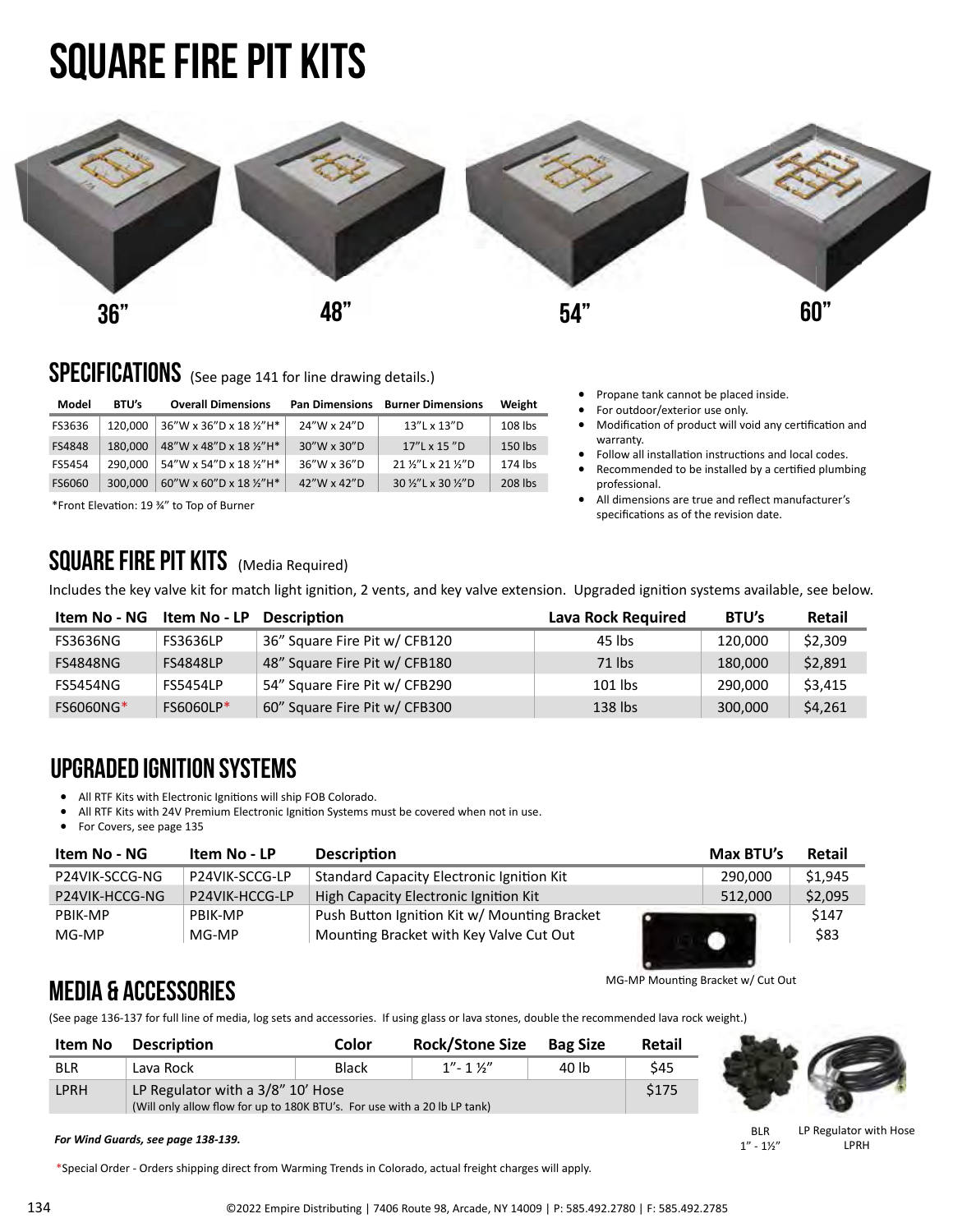

We recommend adding a cover to any fire feature to prevent water build up inside the burner. Water build up may cause issues with your fire pit performance. A cover is required with any Warming Trends system utilizing a 24V electronic ignition system. All covers are 1/8" thick Aluminum and Powder Coated Charcoal Gray with a UV protected powdercoat.

**Note**: When using an electronic ignition system, or a push button ignition system, you must add a 2" skirt to the cover. Please call Empire Distributing for pricing.

**Item No Description For use with Handles Retail** SC26C-CG 26" Powder Coated Cover, Circular FC42, FO42 2 \$272 SC32C-CG 32" Powder Coated Cover, Circular FC54, FO54 2 \$358 SC38C-CG 38" Powder Coated Cover, Circular FC60, FO60 2 \$515 SC50C-CG 50" Powder Coated Cover, Circular (2 piece) FC72 2 \$922



Circular Cover w/ 2" Skirt



Circular Cover 1 piece



50" Circular Cover 2 piece

Square Cover 1 piece

#### square COVERS

Circular COVERS

| Item No  | <b>Description</b>              | For use with  | <b>Handles</b> | Retail |
|----------|---------------------------------|---------------|----------------|--------|
| SC26S-CG | 26" Powder Coated Cover, Square | FS3636        | 2              | \$272  |
| SC32S-CG | 32" Powder Coated Cover, Square | <b>FS4848</b> | $\overline{2}$ | \$358  |
| SC38S-CG | 38" Powder Coated Cover, Square | FS5454        | $\mathcal{P}$  | \$515  |
| SC44S-CG | 44" Powder Coated Cover, Square | FS6060        | $\mathbf{2}$   | \$689  |

### Rectangle COVERS

| Item No    | <b>Description</b>                       | For use with    | <b>Handles</b> | Retail |      |
|------------|------------------------------------------|-----------------|----------------|--------|------|
| SC3012R-CG | 30" x 12" Powder Coated Cover, Rectangle | FR4830, FRT4830 |                | \$283  |      |
| SC4016R-CG | 40" x 16" Powder Coated Cover, Rectangle | FR6036, FRT6036 | 2              | \$330  |      |
| SC5020R-CG | 50" x 20" Powder Coated Cover, Rectangle | FR7242. FRT7242 | 2              | \$493  |      |
|            | (2 piece)                                |                 |                |        | Rect |



2 handle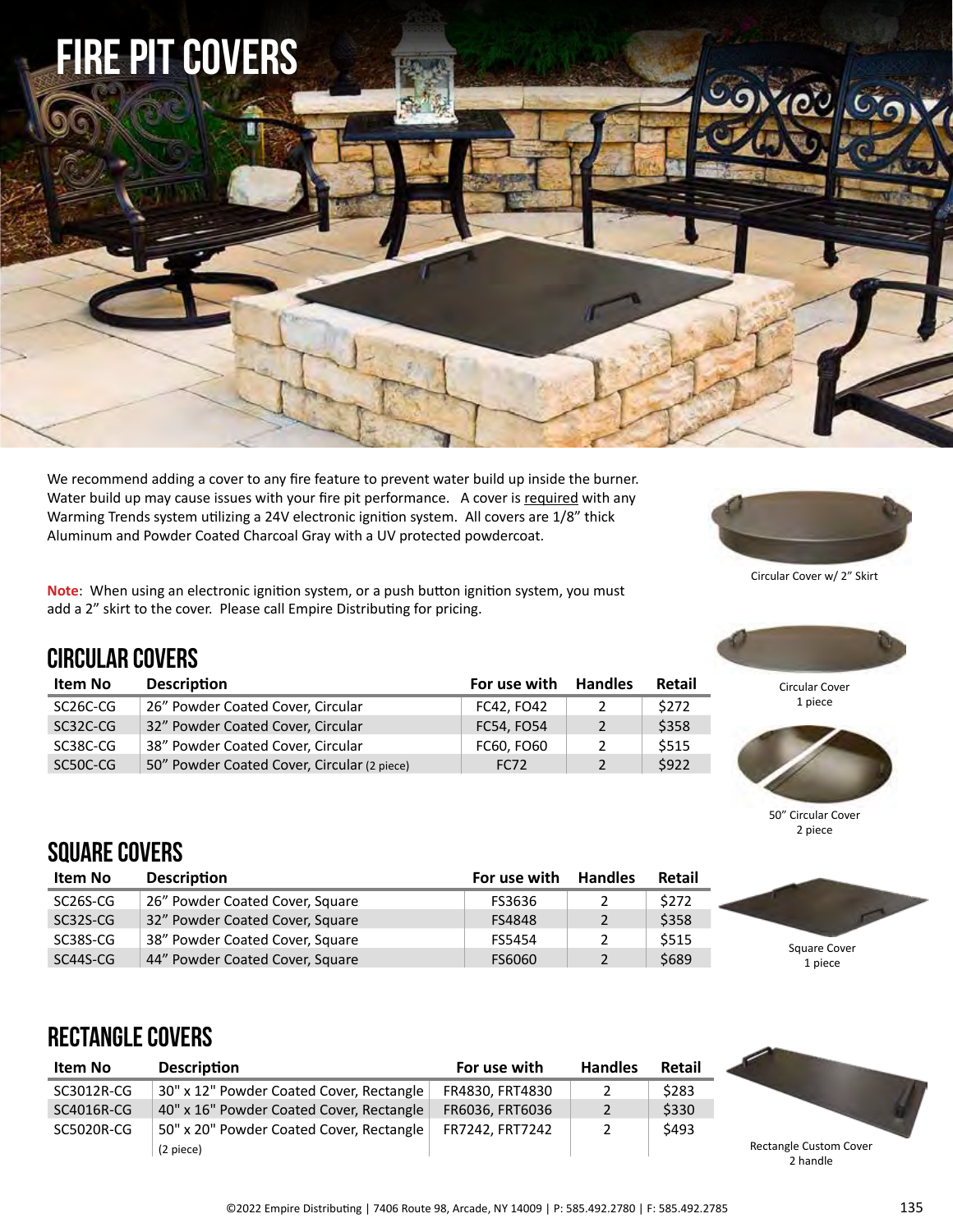# log sets



#### Refractory Log Sets

*Outdoor fire pit log sets are for use with outdoor burner systems.* 

| Item No           | <b>Description</b>               | <b>Pieces</b> | <b>Fire Pit Inside Dimensions</b> | Retail  |
|-------------------|----------------------------------|---------------|-----------------------------------|---------|
| WCS2006FL         | 20" Wilderness Char              | 6             | $18" - 24"$                       | \$243   |
| WCS3010FL         | 30" Wilderness Char              | 10            | $24'' - 40''$                     | \$714   |
| WCS5019FL         | 50" Wilderness Char              | 19            | $40'' - 60''$                     | \$1,377 |
| <b>WOS3008FL</b>  | 30" Wilderness Oak               | 8             | $24'' - 40''$                     | \$460   |
| WOS5014FL         | 50" Wilderness Oak               | 14            | $40'' - 60''$                     | \$898   |
| WMS2017FLG        | 20" Wilderness Campfire w/ Grate | 17            | $18" - 24"$                       | \$830   |
| <b>WMS3026FLG</b> | 30" Wilderness Campfire w/ Grate | 26            | $24'' - 40''$                     | \$1,237 |



Wilderness Char Fire Pit Log Set Wilderness Oak Fire Pit Log Set





Wilderness Campfire Fire Pit Log Set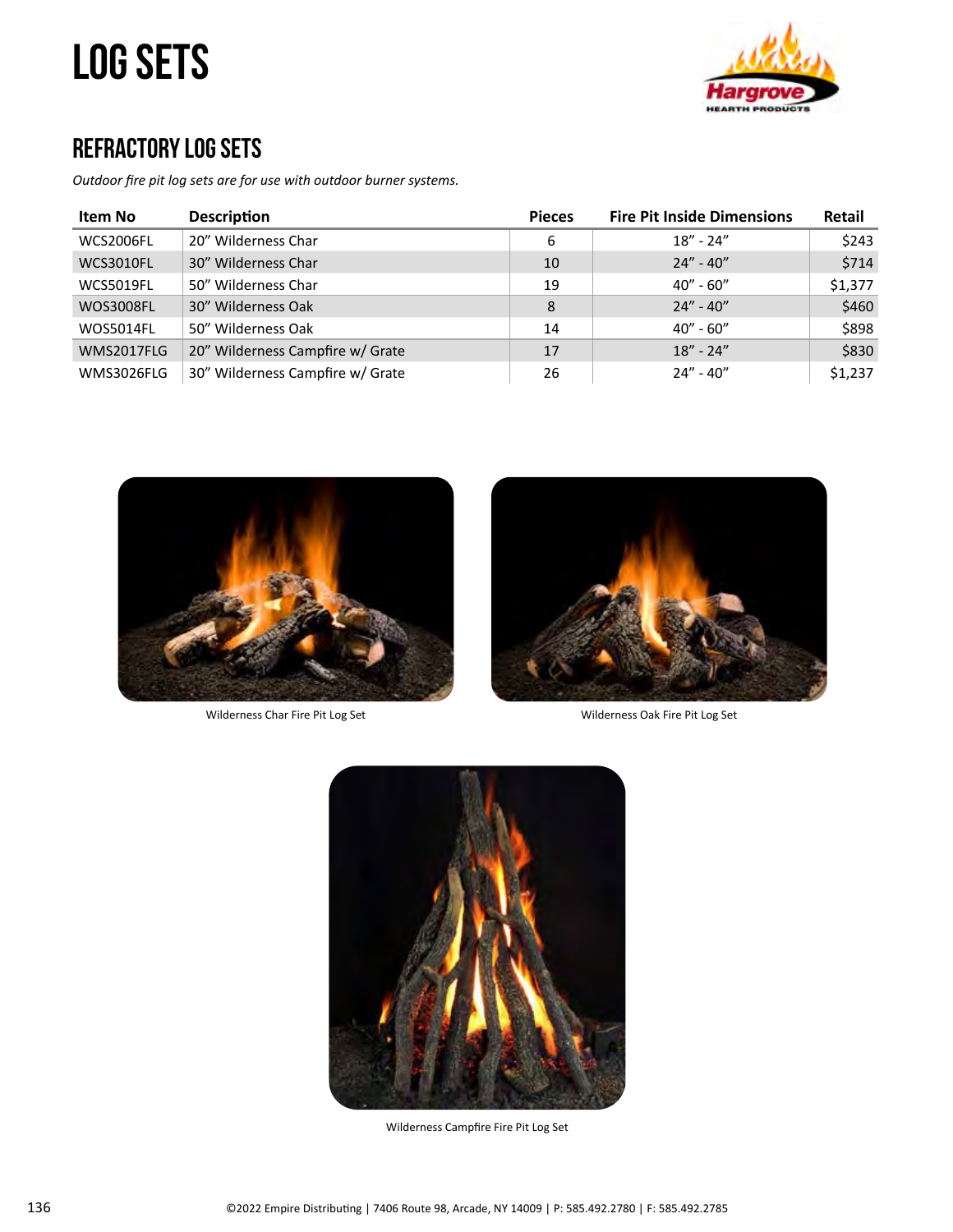# Fireglass, Rocks & Stones

When using glass, double the recommended lava rock weight.

#### REFLECTIVE FIREGLASS 1/2" Crushed

| <b>Item No</b> | <b>Description</b>            | <b>Tub Size</b>  | <b>Retail</b> |
|----------------|-------------------------------|------------------|---------------|
| EG25-R03MP     | <b>Black Reflective</b>       | 25 <sub>1b</sub> | \$149         |
| EG25-R05MP     | <b>Bronze Reflective</b>      | 25 <sub>1b</sub> | \$149         |
| EG25-R02MP     | <b>Cobalt Blue Reflective</b> | 25 <sub>1b</sub> | \$149         |
| EG25-R01MP     | Copper Reflective             | 25 <sub>1b</sub> | \$149         |
| EG25-R04MP     | Sky Blue Reflective           | 25 <sub>1b</sub> | \$149         |
| EG25-R09MP     | Silver Reflective             | 25 <sub>1b</sub> | \$149         |









Copper Sky Blue Silver

### CLASSIC FIREGLASS 1/2" Crushed

| Item No    | <b>Description</b>         | <b>Tub Size</b>  | <b>Retail</b> |
|------------|----------------------------|------------------|---------------|
| EG25-L12MP | Amber Classic              | 25 <sub>1b</sub> | \$149         |
| EG25-L02MP | <b>Black Classic</b>       | 25 <sub>1b</sub> | \$149         |
| EG25-L13MP | <b>Cobalt Blue Classic</b> | 25 <sub>1b</sub> | \$149         |
| EG25-L01MP | Ice Clear Classic          | 25 <sub>1b</sub> | \$149         |
| EG25-L05MP | Ocean Blue Classic         | 25 lb            | \$149         |
| EG25-L04MP | <b>Turquoise Classic</b>   | 25 <sub>th</sub> | \$149         |











Turquoise

When using lava stone, double the recommended lava rock weight.

### lava rock & STONE

| Item No    | <b>Description</b>         | <b>Rock/Stone Size</b> | <b>Bag Size</b> | Retail |
|------------|----------------------------|------------------------|-----------------|--------|
| <b>BLR</b> | Lava Rock, Black           | $1'' - 1$ $1''$        | 40 lb           | S45    |
| NL-3050    | Tumbled Lava Stone, Medium | $1'' - 2''$            | 50 lb           | \$189  |
| NL-5080    | Tumbled Lava Stone, Large  | $2'' - 3''$            | 50 lb           | \$189  |



 $1" - 1\frac{1}{2}"$ 

2" - 3"